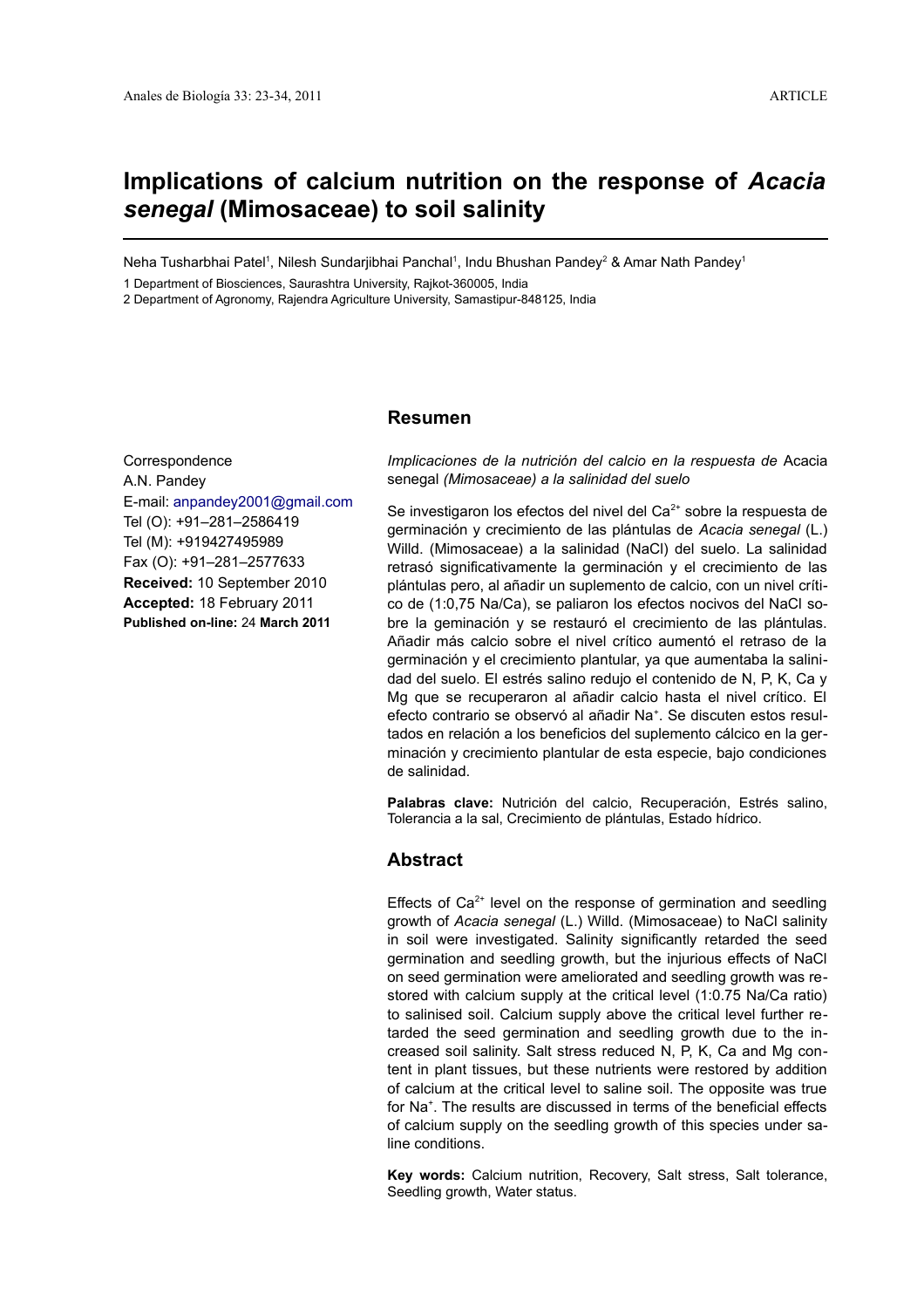# **Introduction**

Salinisation of soil is more common in arid and semi-arid regions than in humid ones. The high salt content lowers osmotic potential of soil water and consequently the availability of soil water to plants. The salt-induced water deficit is one of the major constraints for plant growth in saline soils (Ramoliya et al. 2004).

In addition, high concentrations of  $Na<sup>+</sup>$  and Cl in the soil solution may depress nutrient–ion activities and produce extreme ratios of  $Na^+/Ca^{2+}$ ,  $Na^{\dagger}/K^{\dagger}$ ,  $Ca^{2\dagger}/Mg^{2\dagger}$  and  $Cl^{\dagger}/NO_3^{\dagger}$  (Grattan & Grieve 1999). As a consequence, ionic injury and nutritional disorders can reduce or damage the plant growth in saline soils (Taiz & Zeiger 2006).

The availability and uptake of nutrients by plants in saline soils are affected by many factors in the soil – plant environment. The solid phase of the soil and the concentration and composition of solutes in the soil solution control the activity of the nutrient ion. Soil solution pH and pE (the negative logarithm of the activity of the electron) will influence the speciation and thus availability of certain nutrients. The concentration and ratios of different ionic species can influence the uptake and transport of a particular nutrient and indirectly may affect uptake and translocation of others (Grattan & Grieve 1999). These nutrient interactions are complicated further by concentration and composition of salts.

The application of gypsum has long been considered a common practice in reclamation of saline-sodic and sodic soils (Marschner 1995). The addition of calcium to the soil (as gypsum or lime) displaces Na<sup>+</sup> from clay particles. This prevents the clay from swelling and dispersing (Sumner 1993) and also makes it possible for  $Na<sup>+</sup>$  to be leached deeper into the soil. Thus, exogenously supplied calcium not only improves soil structure, but also alters soil properties in various ways (Shabala et al. 2003) that benefit the plant growth. Moreover, an improved Ca/Na ratio in the soil solution enhances the capacity of roots to restrict Na<sup>+</sup> influx (Marschner 1995). Importance of interaction between Na and Ca was recognized after LaHaye & Epstein (1969) reported that exogenously supplied calcium may significantly alleviate detrimental effects of  $Na<sup>+</sup>$  on the physiological performance of hydroponically grown plants. Since that time, many investigators became interested in understanding the effects of divalent cations, specifically the effects of  $Ca<sup>2+</sup>$  on various physiological processes and/or plant growth (Cramer et al. 1985, 1989, Lauchli 1990, Rengel 1992, Shabala et al. 2003, 2006, Chen et al. 2007, Vaghela et al. 2009). The spectrum of Na/Ca interactions in plants seems to be extremely broad, ranging from those at the molecular level, such as reduced binding of Na<sup>+</sup> to cell wall or plasma membrane, to those manifested at the whole-plant level, such as effects on root and shoot elongation growth, increased uptake and transport of  $K^+$  or reduced Na<sup>+</sup> accumulation in plants (Lauchli 1990, Rengel 1992). Though a positive response to  $Ca^{2+}$  application on plant growth under saline conditions has been reported (Shabala et al. 2006, Vaghela et al. 2009), it did not increase the germination percentage in cotton (Kent & Lauchli 1985) and seedling growth of rice (Yeo & Flowers 1985).

*Acacia senegal* (L.) Willd. (Mimosaceae), a small deciduous tree species, grows abundantly in the marginal saline area of Kutch (north–west saline desert) of Gujarat State in India. It also grows successfully in coastal area as well as in non–saline and semi–arid central area of Saurashtra region, south to the Kutch. This tree species yields commercial gum arabic. Wood is a good fuel. Leaves and pods are eaten by herbivores. Earlier study (Hardikar & Pandey 2008) suggested that NaCl reduced the growth of *A. senegal* and this tree species has no effective mechanisms to block the sodium transfer to shoot tissues at high salinity. There is evidence that Na<sup>+</sup> induces calcium deficiencies in plant tissues (Cramer 1997, Patel & Pandey 2008, Patel et al. 2010). Consequently, it is assumed that calcium supply to saline soil may mitigate Na<sup>+</sup> toxicity to plants. An understanding of how and how far  $Ca^{2+}$  supply modifies responses of plant species to salinity may be of practical significance. In the present investigation the remedial effects of  $Ca^{2+}$  on salt stressed seedlings of *A. senegal* was determined by studying germination, growth, water status and acquisition of macro- nutrients.

# **Material and methods**

#### **Study area**

The present study was carried out in a greenhouse of the botanical garden of Saurashtra University at Rajkot (22º18' N, 70º56' E) in Gujarat. For the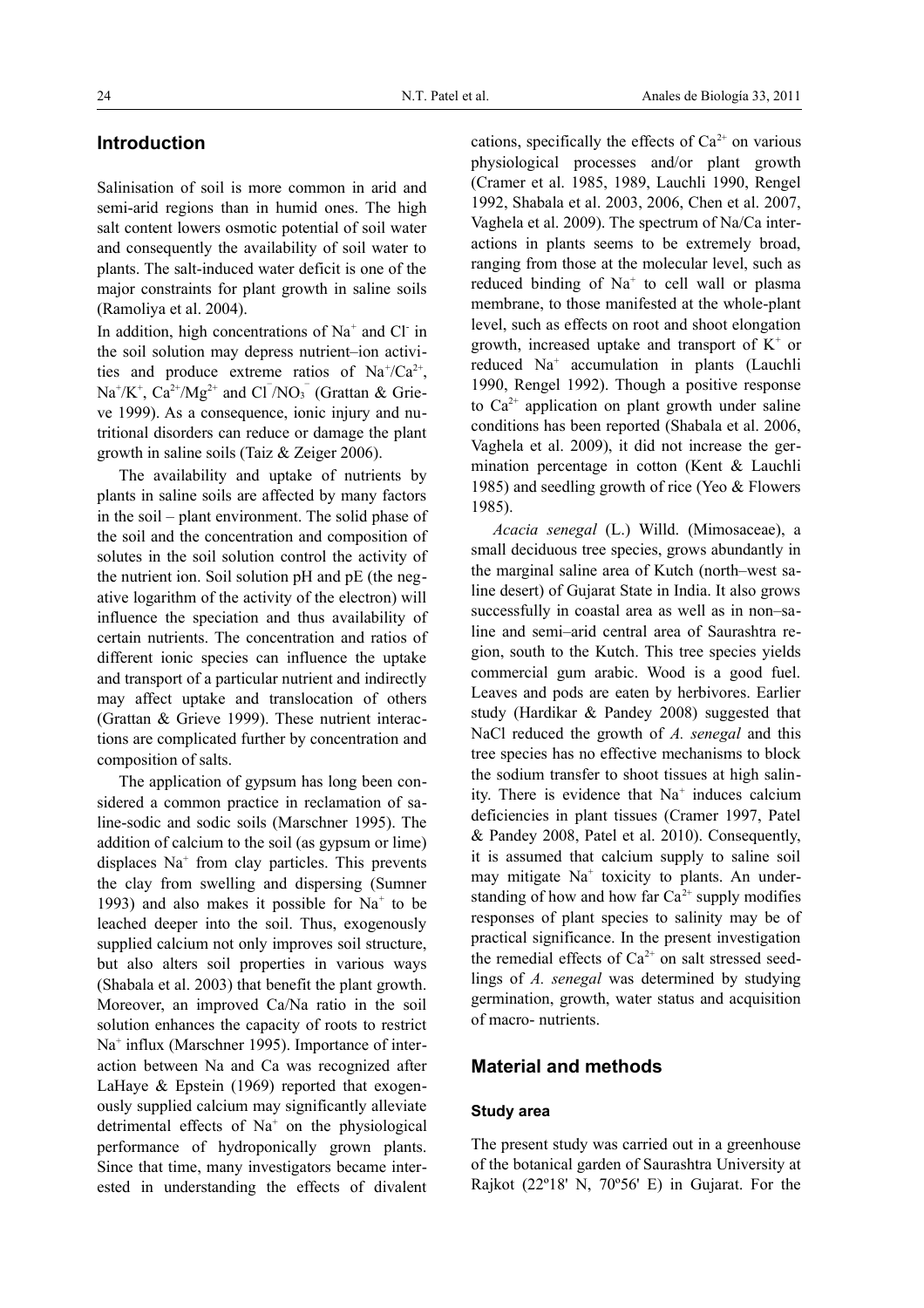emergence and growth of seedlings, the top 15 cm black-cotton soil, which is predominant in Saurashtra region of Gujarat, was collected from an agricultural field. This soil is a clayey loam containing 19.6% sand, 20.3% silt and 60.1% clay. The available soil water between wilting coefficient and field capacity ranged from 18.3% to 35.0%, respectively. The total organic carbon content was 1.3% and pH was 7.2. The electrical conductivity of soil was 0.3 dSm<sup>-1</sup>. Nitrogen, phosphorus, potassium, calcium and sodium contents were 0.15%, 0.05%, 0.03%, 0.05%, and 0.002%, respectively. This soil is fertile and fit for intensive agriculture. Physical and chemical properties of soil are given earlier (Pandya et al. 2004).

#### **Na/Ca ratios**

Surface soil was collected, air dried and passed through a 2mm mesh screen. Eight lots of soil, of 100 Kg each, were separately spread, about 50mm thick, over polyethylene sheets. Sodium chloride (NaCl) amounting to 600 g was thoroughly mixed with soil of 7 lots to give electrical conductivity of 5.7 dSm-1. Soil was salinised to this level because in our earlier study (Hardikar & Pandey 2008) seedlings of *A. senegal* exhibited a considerable reduction in growth at  $6.2$  dSm<sup>-1</sup> soil salinity though the seedlings could survive up to 10.0  $dSm<sup>-1</sup>$  salinity. Further, gypsum (CaSO<sub>4</sub>.2H<sub>2</sub>O) to the quantity of 150, 300, 450, 600, 750 and 900 g was separately mixed with soil of six lots to give 1:0.25, 1:0.50, 1:0.75, 1:1, 1:1.25 and 1:1.50 Na/Ca ratios, respectively, and then soil salinity for corresponding lots was 5.9, 6.2, 6.8, 7.2, 7.6 and 7.9 dSm-1. The soil of seventh lot containing only NaCl was considered as the saline soil and its Na/Ca ratio was 1:0. There was no addition of NaCl and  $CaSO<sub>4</sub>$ .2H<sub>2</sub>O to eighth lot of soil that served as control with 0:0 Na/Ca ratio. The electrical conductivity of control soil was 0.3 dSm-1 and this value was approximately equal to 3.0 mM salinity. Total eight grades of soils were used in this study. For the measurement of electrical conductivity a soil suspension was prepared in distilled water at a ratio of 1:2 in terms of weight. The suspension was shaken and allowed to stand overnight. Thereafter, electrical conductivity was determined with a conductivity meter.

#### **Available calcium, potassium, sodium and magnesium in soil**

For all grades of soil, calcium, potassium, sodium

and magnesium were extracted with 1N CH<sub>3</sub>-COONH4 adjusted to pH 7.0 and measured using flame atomic absorption spectrophotometer.

# **Seedling emergence**

Twenty polyethylene bags for each grade of soil were each filled with 5 kg of soil. Tap water was added to each bag to bring the soils to field capacity and soils were allowed to dry for 7 days. Soils were then raked using fingers and seeds were sown on 3 January 2007. Seeds of *A. senegal* were collected from the saline desert of Kutch. Bags were kept in an uncontrolled greenhouse under natural temperature and light. Ten seeds were sown in each bag at a depth of 8–12 mm. Immediately after sowing soils were watered (300 mL water was added to raise the soil moisture to field capacity) and thereafter about 100-150 mL water was added to the soils (just to wet the surface soil) on alternate days. Irrigation of soil with required amount of water was taken as a measure to control the Na/Ca ratio. Emergence of seedlings was recorded daily over a period of 30 days and data of cumulative emergence of seedlings were analyzed by t-test (compared 0:0 and 1:0 Na/Ca treatments) and one-way ANOVA (compared treatments ranging from 1:0 to 1:1.50 Na/Ca).

## **Seedling growth**

For the growth studies, two seedlings that emerged first were left in each of 20 bags for each grade of soil and others were uprooted. Seedlings grown in soils at 0:0 (control), 1:0 (saline), 1:0.25, 1:0.50, 1:0.75, 1:1, 1:1.25 and 1:1.50 Na/Ca ratios exhibited emergence of the second leaf after 31, 35, 32, 34, 34, 35, 35 and 37 days, respectively. Emergence of the second leaf confirmed the establishment of seedlings. Following emergence of the second leaf, one seedling having better vigor was allowed to grow in each bag and another seedling was further uprooted. Thus twenty replicates factorialzed with eight grades of soil (0:0, 1:0, 1:0.25, 1:0.50, 1:0.75, 1:1, 1:1.25 and 1:1.50 Na/Ca ratios) were prepared. This gave a total of 160 bags, which were arranged in twenty randomized blocks. Seedlings were watered (to raise the soil moisture to field capacity) at alternate days and allowed to grow for 6 months. Experiment was terminated on 4 July 2007. The mean maximum temperature of the greenhouse during the course of study increased from 28.1±0.22ºC in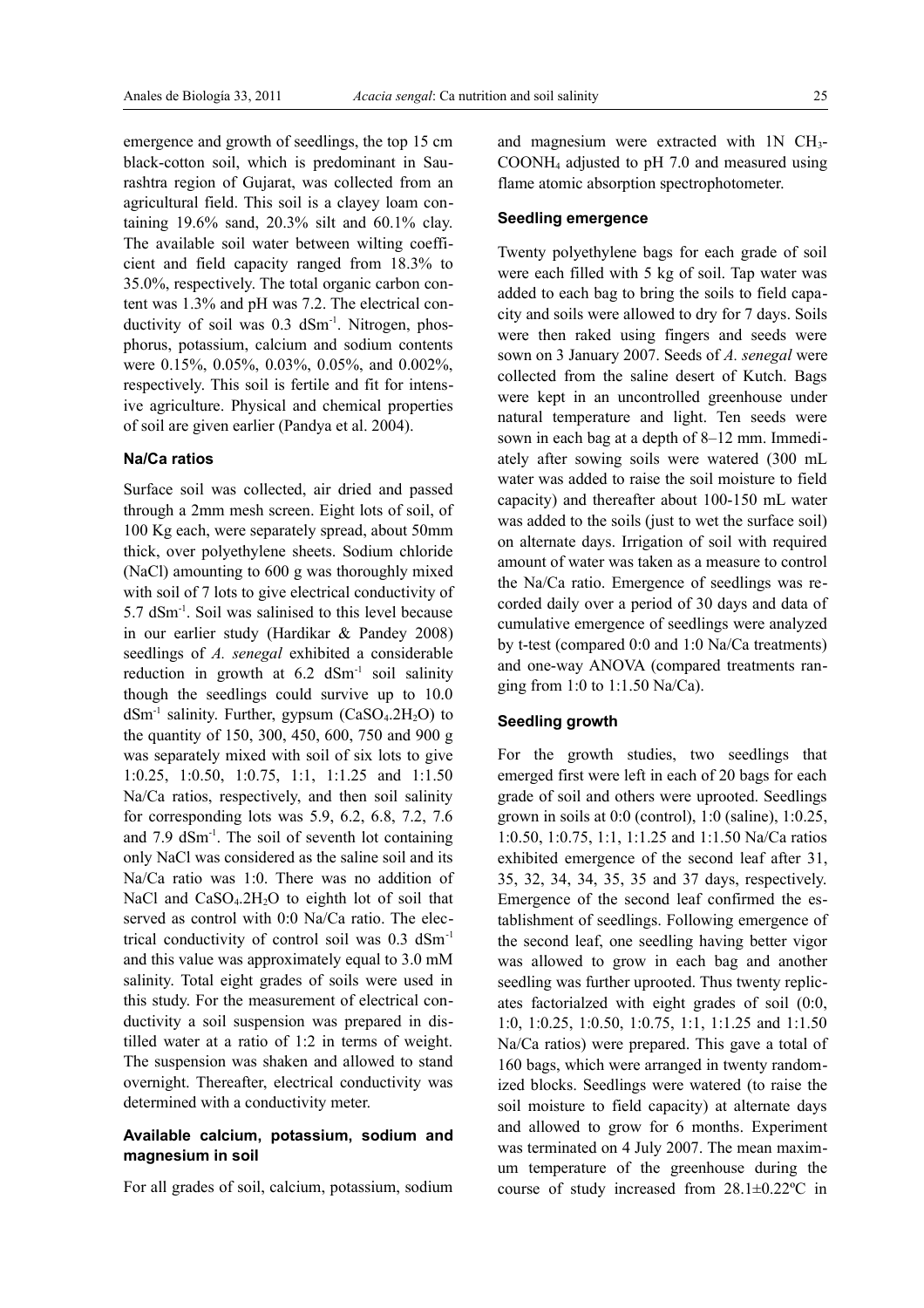January to 41.3±0.41ºC in May and declined thereafter to 33.0±0.21ºC in July 2007. Five seedlings at 1:1.50 Na/Ca ratio died during the course of experiments. Therefore, seedlings contained in 15 bags at each grade of soil were washed to remove soil particles adhered to roots. Morphological characteristics of each seedling were recorded. Shoot height and root length (tap root) were measured. Leaf area was marked out on graph paper. Fresh and dry weights of leaves, stems, tap roots and lateral roots were determined. Water content  $(gg^{-1}$  dry weight) in plant tissues (leaves, stems, tap roots and lateral roots) was calculated using fresh and dry weight values. Data recorded for morphological characteristics, dry weight and water content of tissues were analyzed by t-test to assess the effect of salinity on plant growth and by one-way ANOVA to assess the effect of gypsum treatment on the growth of salinised plants.

#### **Determination of water potential and proline content**

Ten additional plants grown in soil at each grade of soil were used for measurement of water potential and proline determination in plant tissues. Water potential of leaves, stems, tap roots and lateral root tissues was measured by Dewpoint Potential Meter WP4 (Decagon Devices, Inc., USA) following Patel et al. (2010). All the measurements were taken between 7.30 to 10.30 A.M. Concentration of proline in plant tissues was determined following Bates et al. (1973). Extract of 0.5g fresh plant material with aqueous sulphosalicylic acid was prepared. The extracted proline was made to react with ninhydrin to form chromophore and quantified spectrophotometrically at 520 nm. Data were analyzed by t-test and one-way ANOVA.

#### **Mineral analyses of plant materials**

Mineral analyses were performed on leaves, stems, tap roots and lateral root tissues. Plant parts of the seedlings grown in soil at same level of Na/Ca ratio were pooled separately and ground using mortar and pestle. Plant tissues were analyzed in triplicate. Total nitrogen was determined by Kjeldahl method and phosphorus content estimated by the chlorostannous molybdophosphoric blue colour method in sulphuric acid (Piper 1944). Concentrations of calcium, magnesium, sodium and potassium were determined by Shimadzu double beam atomic absorption spectro-



Figura 1. Concentraciones extraíbles de CH3COONH4 (mg/kg) de Ca (●), K (■), Mg (▲) y Na (♦) en suelo salinizado, en relación a la adicción creciente de CaSO<sub>4</sub>.2H<sub>2</sub>O. Los puntos corresponden a radios de Na/Ca 1:0; 1:0,25; 1:0,50; 1:0,75; 1:1; 1:1,25 y 1:1,50 respectivamente. Las barras de error corresponden al ES.

Figure 1. CH<sub>3</sub>COONH<sub>4</sub> extractable concentrations (mg/kg) of Ca ( $\bullet$ ), K ( $\bullet$ ), Mg ( $\blacktriangle$ ) and Na ( $\bullet$ ) in salinised soil in relation to increasing supply of CaSO4.2H2O. The data points shown correspond to 1:0, 1:0.25, 1:0.50, 1:0.75, 1:1, 1:1.25 and 1:1.50 Na/Ca ratios respectively, on the X axis. Bars on data points represent SE.

photometer AA-6800 (Shimadzu corporation, Kyoto, Japan) after triacid (HNO<sub>3</sub>: H<sub>2</sub>SO<sub>4</sub>: HClO<sub>4</sub> in the ratio of 10: 1: 4) digestion. Data were analyzed by t-test and one-way ANOVA.

### **Results**

The concentration of available calcium, potassium, magnesium and sodium in salinised soil increased linearly with increasing gypsum (CaSO<sup>4</sup>  $2H<sub>2</sub>O$ ) treatment (Fig. 1). Salt stress significantly  $(p<0.01)$  reduced the total emergence of seedlings (Table 1). Calcium supply to the salinity treatment significantly enhanced the germination percentage  $(p<0.01)$  and the process was stimulated. These effects were evident until Na/Ca ratio in soil increased to 1:0.50. Seed germination again decreased with further supply of calcium to salinised soil.

Salinity significantly retarded  $(p<0.05)$  elongation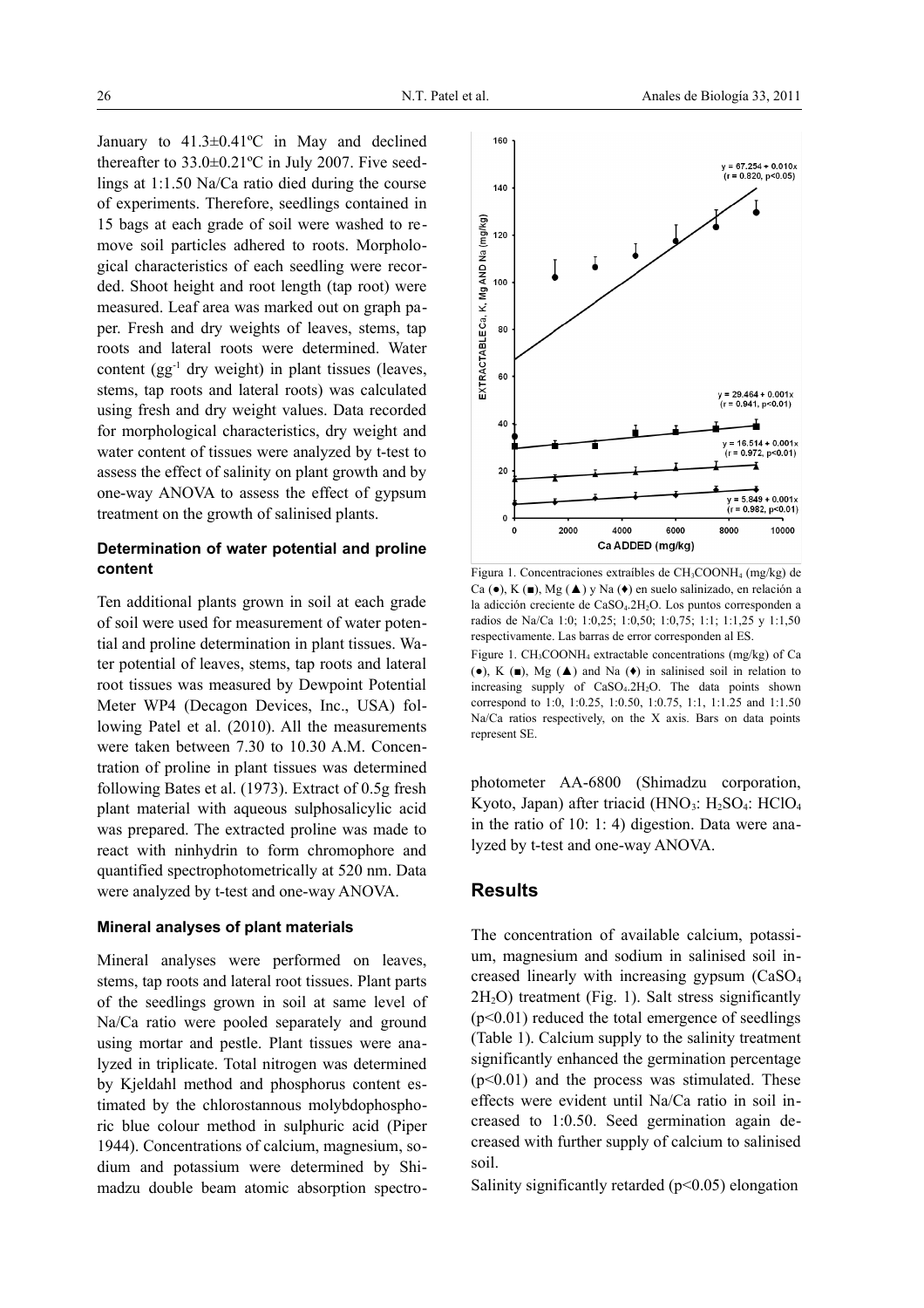| Na/Ca                    | <b>Total seedling</b> | Shoot height Root length |                      | Leaf area      | Leaf weight                                                      | Stem weight                   | Shoot weight                                        | Tap root                            | Lateral root                        | <b>Total root</b>                   |
|--------------------------|-----------------------|--------------------------|----------------------|----------------|------------------------------------------------------------------|-------------------------------|-----------------------------------------------------|-------------------------------------|-------------------------------------|-------------------------------------|
| ratio                    | emergence (%)         | $\widehat{\epsilon}$     | $\widehat{\epsilon}$ |                | (cm <sup>2</sup> plant <sup>-1</sup> ) (mg plant <sup>-1</sup> ) | (mg plant <sup>-1</sup> )     | (mg plant <sup>-1</sup> )<br>(leaf+stem)            | (mg plant <sup>-1</sup> )<br>weight | (mg plant <sup>-1</sup> )<br>weight | (mg plant <sup>-1</sup> )<br>weight |
| ို                       | $92.8 \pm 2.20$       | $49.0 \pm 1.2$           | $36.9 \pm 1.2$       | $90.9 \pm 3.4$ |                                                                  | $744.7 \pm 61.0$ 814.7 ± 42.0 | $1559.3 \pm 62.6$                                   | 638.0±35.3                          | $97.3 \pm 4.8$                      | 735.3±35.6                          |
| $\frac{0}{1}$            | $73.0 \pm 1.83$       | $38.5 \pm 1.8$           | $29.5 \pm 0.9$       | $63.0 \pm 1.7$ | $434.0 \pm 18.0$                                                 |                               | $568.7 \pm 67.4$ 1002.7 $\pm$ 77.0 389.3 $\pm$ 67.6 |                                     | $73.3 \pm 3.2$                      | $462.7 \pm 67.7$                    |
| 1:0.25                   | $82.0 \pm 1.88$       | $45.9 \pm 1.4$           | r<br>$34.3 \pm 0.$   | $77.7 \pm 4.2$ | $492.0 \pm 24.0$                                                 | $648.7 \pm 55.3$              | $1140.7 \pm 65.6$                                   | 449.3±55.8                          | $77.3 \pm 2.8$                      | 526.7 ±56.0                         |
| 1:0.50                   | $88.8 \pm 2.60$       | $51.1 \pm 1.3$           | $38.9 \pm 0.8$       | $85.4 \pm 3.1$ | $635.3 \pm 14.4$                                                 | $723.3 \pm 39.1$              | $1358.7 \pm 48.3$                                   | $556.7 \pm 66.0$                    | $85.3 \pm 4.0$                      | $642.0 \pm 69.0$                    |
| 1:0.75                   | $74.0 \pm 2.80$       | $54.7 \pm 1.9$           | $42.4 \pm 1.6$       | $99.8 \pm 2.0$ | $755.3 \pm 18.1$                                                 | $836.7 \pm 22.6$              | $1592.0 \pm 29.2$                                   | $655.3 \pm 45.9$                    | $104.7 \pm 9.1$                     | $760.0 \pm 46.4$                    |
| $\ddot{.}$               | $64.0 \pm 1.88$       | $48.5 \pm 1.7$           | $36.3 \pm 0.4$       | $78.1 \pm 0.9$ | $607.3 \pm 20.1$                                                 | $681.3 \pm 43.8$              | $1288.7 \pm 58.8$ 478.7 ± 44.4                      |                                     | $91.3 \pm 4.9$                      | $570.0 \pm 44.0$                    |
| 1:1.25                   | $60.0 \pm 1.33$       | $40.1 \pm 1.5$           | $34.4 \pm 0.6$       | $65.7 \pm 0.9$ | $472.0 \pm 20.1$                                                 | $654.0 \pm 43.8$              | $1126.0 \pm 58.8$ 427.3 ± 44.4                      |                                     | $68.0 \pm 4.9$                      | $495.3 \pm 44.0$                    |
| 1:1.50                   | $52.0 \pm 2.60$       | $37.9 \pm 1.4$           | $30.4 \pm 0.5$       | $51.9 \pm 2.0$ | $408.0 \pm 53.9$                                                 | $594.7 \pm 35.0$              | $1002.7 \pm 66.3$                                   | $343.3 \pm 64.7$                    | $58.7 \pm 3.5$                      | $402.0 \pm 65.8$                    |
| t-values                 | 4.985**               | $4.134*$                 | $9.002*$             | $6.637*$       | 5.088*                                                           | $2.805*$                      | $5.182*$                                            | $3.782*$                            | $3.674*$                            | $4.120*$                            |
| F-values                 | $15.163***$           | $19.257***$              | $30.340***$          | $37.991***$    | $16.799***$                                                      | $3.296***$                    | $12.178***$                                         | $3.539**$                           | $10.154**$                          | $4.437***$                          |
| $\mathsf{LSD}_{_{0.05}}$ | 8,123                 | 4.102                    | 2.257                | 7.032          | 84.295                                                           | 134.003                       | 167.030                                             | 153.545                             | 13.202                              | 155.670                             |
|                          |                       |                          |                      |                |                                                                  |                               |                                                     |                                     |                                     |                                     |

Results of 1:0 and 0:0 Na/Ca treatments were compared by t-test.<br>Results of treatments ranging from 1:0 to 1:1.50 were compared by F- test.<br>\*\* Values are significant at p< 0.01; \* values are significant at p< 0.05; NS = No Results of 1:0 and 0:0 Na/Ca\_treatments were compared by t-test.<br>Results of treatments ranging from 1:0\_to 1:1.50 were compared by F- test.<br>\*\* Values are significant at p< 0.01; \* values are significant at p< 0.05; NS = No

Tabla 1. Efecto de la salinidad y la nutrición del calcio sobre las características de las hojas, tallos, brotes y raíces de Acacia senegal, indicado como media ± ESM.<br>Table 1. Effect of salinity and calcium nutrition on l Tabla 1. Efecto de la salinidad y la nutrición del calcio sobre las características de las hojas, tallos, brotes y raíces de *Acacia senegal*, indicado como media ± ESM.<br>Table 1. Effect of salinity and calcium nutrition on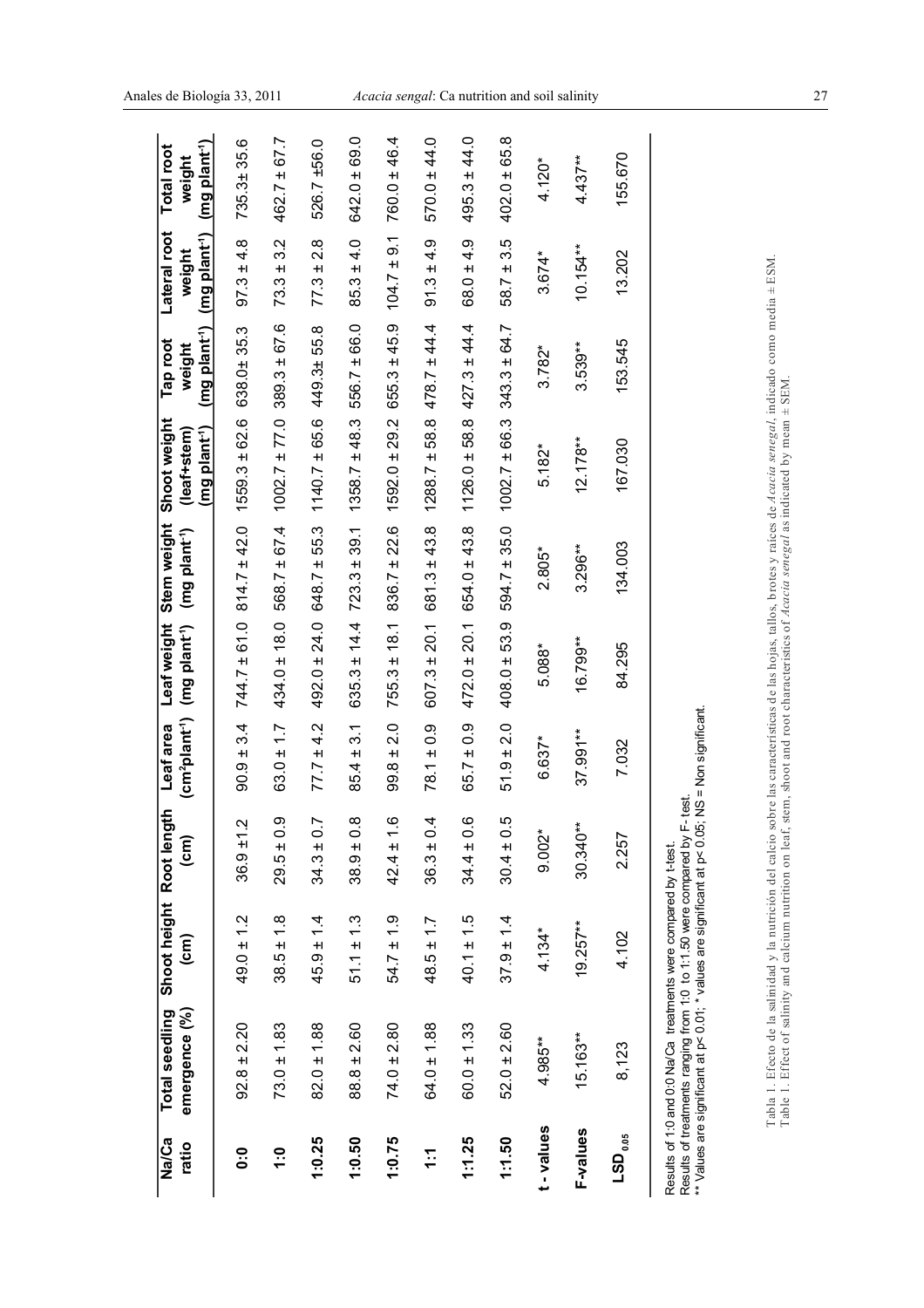of stems and roots (Table 1). Increasing supply of calcium to salinity treatment reversed the negative effect of NaCl. For example, stem height and root length of seedlings grown in soil at 1:0.50 Na/Ca ratio were almost equal to those of seedlings grown under control conditions. Extension growth of seedlings continued up to 1:0.75 Na/Ca ratio. Further increase in calcium to salinised soil where Na/Ca exceeded the 1:0.75 ratio caused reduction in stem height and root length. In addition, salinity significantly reduced  $(p<0.05)$  the expansion of leaves. There was recovery in leaf expansion with increasing calcium supply to salinised soil until 1:0.75 Na/Ca ratio in soil. Following this Na/Ca ratio in soil, leaf expansion exhibited a decreasing trend.

Dry weight significantly decreased for leaves, stems, shoots (leaves+stems), tap roots, lateral roots and total roots (tap roots+lateral roots)  $(p<0.05)$  in response to salinity (Table 1). When compared with control, the reduction of dry matter caused by salinity was 41.7%, 28.0%, 39.0% and 24.6% for leaves, stems, tap roots and lateral roots, respectively. However, dry weight of tissues exhibited either a complete or a significant recovery  $(p<0.01)$  in the seedlings grown with 1:0.75 Na/Ca ratio. Calcium supplies to the saline soil exceeding 1:0.75 Na/Ca ratio caused significant reduction in dry weight of tissues. Root/shoot dry weight ratio of seedlings did not change with salinity and calcium treatments.

Salt stress significantly reduced  $(p<0.05)$  the water content in leaves, stems, tap roots and lateral roots (Table 2). Increase in calcium supply to salinity treatment resulted in a significant recovery  $(p<0.05)$  of water content in tissues. Results suggested that water content in tissues of seedlings increased up to 1:0.75 Na/Ca ratio and was almost equal to that in tissues of control plants. Moreover, water content in tissues exhibited a decreasing trend when Na/Ca exceeded the 1:0.75 ratio. Tissues according to their water content can be arranged in the following decreasing order: lateral roots>tap roots>leaves>stems. Water potential became significantly more negative  $(p<0.05)$ for leaves, stems, tap roots and lateral roots of seedlings grown in saline soil than that in tissues of control plants (Table 2). A significant recovery  $(p<0.01)$  in water potential of tissues was obtained with increase in calcium supply to salinity treatment. It is evident that water potential of tissues

of seedlings grown in soil at 1:0.75 Na/Ca ratio was almost equal to that in tissues of control plants. Further increase in supply of external calcium to salinity treatment again reduced water potential of tissues. Tissues according to their water potential (less to high negative values) can be arranged in the following decreasing order: lateral roots>tap roots>leaves=stems.

Proline content significantly increased (p 0.05) in leaves, stems, tap roots and lateral root tissues in response to salinity (Table 2). Results suggested that proline content in examined tissues decreased to minimum level with 1:0.75 Na/Ca treatments. Tissues according to their proline content can be arranged in the following decreasing order: leaves>stems>tap roots>lateral roots.

Sodium content in tissues significantly increased ( $p<0.05$ ) in response to salinity (Table 3), but increasing supply of calcium to salinity treatment significantly reduced  $(p<0.01)$  the Na content in the tissues. Salinity significantly reduced  $(p<0.05)$  potassium content in tissues, but increasing calcium in saline soil resulted in a significant recovery of K content in leaves, stems, tap roots and lateral roots  $(P<0.01)$  of seedlings. There was a complete recovery in K content in tissues of seedlings grown in soil at 1:0.75 Na/Ca ratio. The K/Na ratio significantly decreased  $(P<0.05)$  in response to salinity, but increasing supply of calcium to salinity treatment significantly increased (p<0.01) K/Na ratio in tissues. Concentrations of nitrogen, phosphorus, calcium and magnesium significantly decreased  $(p<0.05)$  in tissues in response to salinity. Moreover, concentration of these nutrients significantly increased  $(p<0.01)$  in response to calcium supply to salinity treatment. It is evident that concentrations of these nutrients were completely restored in tissues of seedling grown in soil at 1:0.75 Na/Ca ratio. Moreover, high calcium supply to saline soil reduced the concentration of these nutrients in tissues.

# **Discussion**

The injurious effects of NaCl on germination of *A. senegal* were ameliorated by increase of calcium to a critical level (1:0.50 Na/Ca ratio) in the salinised soil. The detrimental effect of NaCl salinity on germination is associated with an accumulation of toxic ions (Mohammad & Sen 1990), a decrease of available water to the seed (Pujol et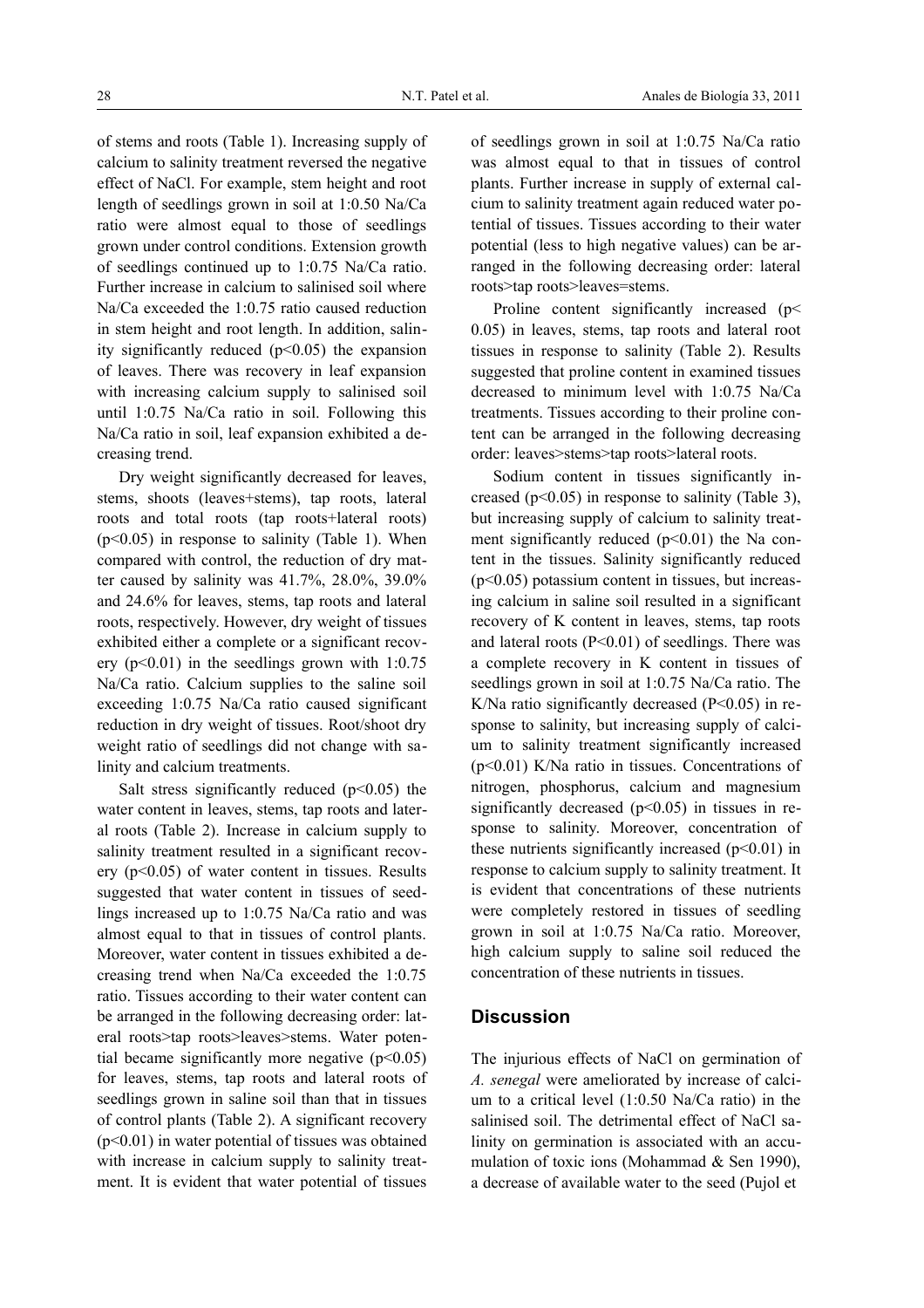| Na/Ca           | Water Content (gg <sup>-1</sup> DW) |              |                                                         |                                                         |          | <b>Water Potential (-MPa)</b> |                                                         |                         |         | Proline Content (u mol / g FW) |                                                             |                  |
|-----------------|-------------------------------------|--------------|---------------------------------------------------------|---------------------------------------------------------|----------|-------------------------------|---------------------------------------------------------|-------------------------|---------|--------------------------------|-------------------------------------------------------------|------------------|
| ratio           | Leaves                              | <b>Stems</b> | Tap<br><b>Roots</b>                                     | Lateral<br><b>Roots</b>                                 | Leaves   | <b>Stems</b>                  | Tap<br>Roots                                            | Lateral<br><b>Roots</b> | Leaves  | <b>Stems</b>                   | Tap<br>Roots                                                | Lateral<br>Roots |
| 0:0             |                                     |              | $2.6 \pm 0.1$ $2.2 \pm 0.1$ $3.4 \pm 0.1$ $3.8 \pm 0.1$ |                                                         |          |                               | $4.8 \pm 0.2$ 4.9 $\pm$ 0.2 3.7 $\pm$ 0.2 1.9 $\pm$ 0.1 |                         |         |                                | $16.2 \pm 0.2$ $15.5 \pm 0.2$ $13.3 \pm 0.1$ $11.2 \pm 0.2$ |                  |
| 1:0             |                                     |              | $2.0 \pm 0.1$ 1.8 $\pm$ 0.1 2.4 $\pm$ 0.1 2.8 $\pm$ 0.1 |                                                         |          |                               | $5.7 \pm 0.3$ $5.5 \pm 0.1$ $4.7 \pm 0.3$ $3.2 \pm 0.2$ |                         |         |                                | $17.8 \pm 0.2$ 16.4 $\pm$ 0.2 14.2 $\pm$ 0.2 12.6 $\pm$ 0.1 |                  |
| 1:0.25          |                                     |              | $2.5 \pm 0.2$ 2.1 ± 0.1 2.8 $\pm$ 0.1 3.1 $\pm$ 0.1     |                                                         |          |                               | $5.4 \pm 0.2$ $5.2 \pm 0.2$ $3.9 \pm 0.3$ $2.5 \pm 0.3$ |                         |         |                                | $17.2 \pm 0.3$ 15.7 $\pm$ 0.3 13.4 $\pm$ 0.3 12.1 $\pm$ 0.4 |                  |
| 1:0.50          |                                     |              | $2.6 \pm 0.1$ $2.2 \pm 0.1$ $3.1 \pm 0.2$ $3.4 \pm 0.1$ |                                                         |          |                               | $5.2 \pm 0.2$ $5.0 \pm 0.2$ $3.8 \pm 0.3$ $2.1 \pm 0.4$ |                         |         |                                | $16.6 \pm 0.3$ $14.4 \pm 0.3$ $11.6 \pm 0.4$ $10.9 \pm 0.3$ |                  |
| 1:0.75          |                                     |              | $3.0 \pm 0.2$ 2.4 $\pm$ 0.2 3.3 $\pm$ 0.2 3.7 $\pm$ 0.3 |                                                         |          |                               | $5.0 \pm 0.1$ 4.9 $\pm$ 0.3 3.6 $\pm$ 0.2 1.8 $\pm$ 0.4 |                         |         |                                | $16.3 \pm 0.3$ $13.8 \pm 0.4$ $11.4 \pm 0.3$ $10.5 \pm 0.3$ |                  |
| 1:1             |                                     |              |                                                         | $2.4 \pm 0.1$ $2.1 \pm 0.2$ $3.2 \pm 0.1$ $3.5 \pm 0.2$ |          |                               | $5.8 \pm 0.2$ $5.5 \pm 0.3$ $5.3 \pm 0.4$ $3.2 \pm 0.3$ |                         |         |                                | $16.9 \pm 0.2$ $16.2 \pm 0.3$ $14.0 \pm 0.5$ $11.6 \pm 0.3$ |                  |
| 1:1.25          |                                     |              | $1.7 \pm 0.1$ $1.4 \pm 0.1$ $2.1 \pm 0.1$ $2.8 \pm 0.1$ |                                                         |          |                               | $7.0 \pm 0.3$ 6.6 $\pm$ 0.3 5.8 $\pm$ 0.2 3.4 $\pm$ 0.3 |                         |         |                                | $17.6 \pm 0.4$ 16.4 $\pm$ 0.3 14.3 $\pm$ 0.3 12.5 $\pm$ 0.3 |                  |
| 1:1.50          |                                     |              | $1.4 \pm 0.1$ $1.1 \pm 0.1$ $1.7 \pm 0.1$ $2.1 \pm 0.1$ |                                                         |          |                               | $7.2 \pm 0.2$ 7.6 $\pm$ 0.3 6.7 $\pm$ 0.3 4.0 $\pm$ 0.2 |                         |         |                                | $18.1 \pm 0.3$ $17.7 \pm 0.4$ $14.6 \pm 0.4$ $13.0 \pm 0.5$ |                  |
| t - values      | $2.247*$                            | $2.179*$     | $2.173*$                                                | $2.512*$                                                | $7.211*$ | $4.750*$                      | $6.546*$                                                | 4.681*                  | 4.532*  | $9.449*$                       | 5.196*                                                      | 12.124*          |
| <b>F-values</b> | $2.202*$                            | $2.234*$     | $2.210*$                                                | $2.220*$                                                |          |                               | 15.477** 15.774** 17.870** 6.933**                      |                         | 4.696** | 17.156**                       | 13.902**                                                    | $7.023**$        |
| $LSD_{0.05}$    | 1.036                               | 1.097        | 1.099                                                   | 1.433                                                   | 0.268    | 0.302                         | 0.337                                                   | 0.368                   | 0.379   | 0.356                          | 0.432                                                       | 0.422            |
|                 |                                     |              |                                                         |                                                         |          |                               |                                                         |                         |         |                                |                                                             |                  |

Results of 1:0 and 0:0 Na/Ca treatments were compared by t-test.

Results of treatments ranging from 1:0 to 1:1.50 were compared by F- test.

\*\* Values are significant at p< 0.01; \* values are significant at p< 0.05

Tabla 2. Efecto de la salinidad y la nutrición del calcio sobre el contenido hídrico, potencial hídrico y contenido de prolina en tejidos de *Acacia senegal*, indicado como media ± ESM.

Table 2. Effect of salinity and calcium nutrition on water content, water potential and proline content in tissues of *Acacia senegal* as indicated by mean  $\pm$  SEM.

al. 2000) or both. The beneficial effect of  $Ca^{2+}$  did not persist when calcium supply exceeded the critical level. In the present study, concentration of available sodium and soil salinity increased with increase in external supply of calcium to the saline soil. Secondly, the water uptake by the germinated seeds decreased with both salinity  $(20.2\pm1.5\%)$  and increased Ca<sup>2+</sup> levels  $(12.8\pm$ 1.0%). Therefore, the beneficial effect of  $Ca^{2+}$  on *A. senegal* seed germination appears due to counteraction of the toxic effect of Na<sup>+</sup>. The absence of sufficient level of  $Ca^{2+}$  in the germination medium could result in a general deterioration and loss of selectivity of the plasma membrane (Whittington & Smith 1992). This aggravates salt effects, probably by increasing membrane permeability and leads to a higher accumulation of toxic ions and/or leakage of solutes (Cramer et al. 1987, Lauchli 1990). A positive response to  $Ca^{2+}$  application on germination rate under saline conditions has also been reported in *Phaseolus vulgaris* (Cachorro et al. 1994), in *Wimmera ryegrass* (Marcar 1986), in barley (Bliss et al. 1986), in *Salvadora oleoides* (Vaghela et al. 2009). Detrimental effect of calcium, above the critical 1:0.50 Na/Ca ratio, on seed germination might be due to the decreased osmotic potential of soil solution because soil salinity increased with increase in calcium supply.

A reduction in water content and water potential of leaves, stems, tap roots and lateral roots of seedlings grown in saline soil might have resulted in internal water deficit to plants, which in turn, reduced the elongation of stems and roots and dry matter accumulation in tissues. It is found that plants subjected to water stress show a general reduction in size and dry matter production (Taiz & Zeiger 2006). In general, salinity reduces plant growth or causes damage to the plants through (i) osmotic effect (causing water deficit), (ii) toxic effect of ions and (iii) imbalance of the uptake of essential nutrients. These modes of action may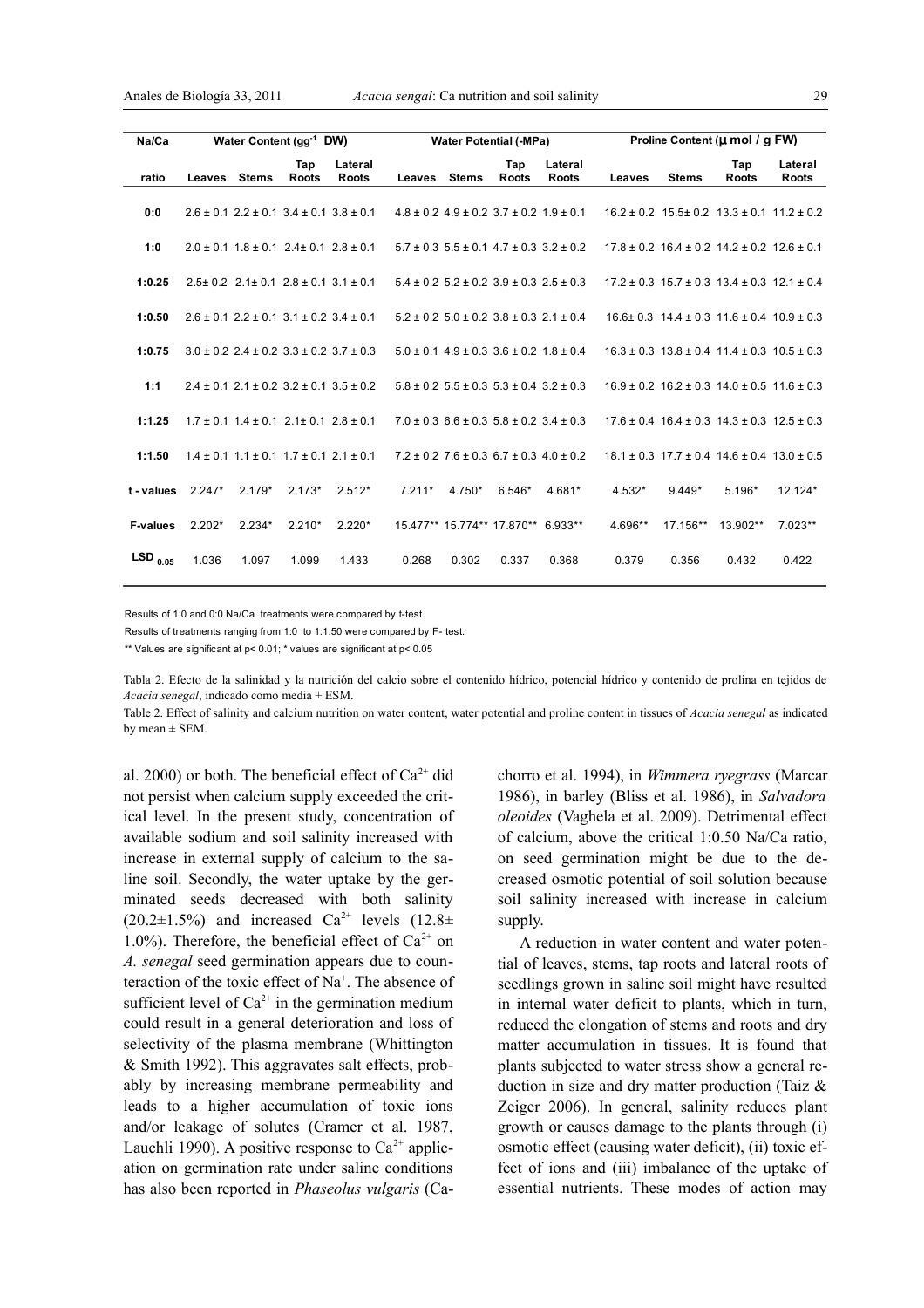| Tissue       | Na/Ca           | $\overline{\mathsf{N}}$ | $\overline{\mathsf{P}}$ | $\overline{\mathsf{K}}$ | Na            | $\overline{ca}$ | Mg            | K/Na          |
|--------------|-----------------|-------------------------|-------------------------|-------------------------|---------------|-----------------|---------------|---------------|
|              | ratio           | $(mg g^{-1})$           | $(mg g-1)$              | $(mg g^{-1})$           | $(mg g^{-1})$ | $(mg g^{-1})$   | $(mg g^{-1})$ | ratio         |
|              | 0:0             | $24.0 \pm 1.0$          | $1.8 \pm 0.0$           | $7.8 \pm 0.2$           | $4.1 \pm 0.1$ | $5.9 \pm 0.1$   | $2.1 \pm 0.0$ | $1.9 \pm 0.1$ |
| Leaf         | 1:0             | $20.0 \pm 0.2$          | $1.6 \pm 0.0$           | $7.1 \pm 0.3$           | $4.8 \pm 0.1$ | $5.1 \pm 0.1$   | $1.6 \pm 0.1$ | $1.5 \pm 0.1$ |
|              | 1:0.25          | $21.0 \pm 0.5$          | $1.6 \pm 0.0$           | $7.4 \pm 0.2$           | $4.6 \pm 0.1$ | $5.4 \pm 0.0$   | $1.7 \pm 0.1$ | $1.6 \pm 0.0$ |
|              | 1:0.50          | $23.0 \pm 1.1$          | $1.7 \pm 0.1$           | $7.6 \pm 0.2$           | $4.4 \pm 0.0$ | $5.5 \pm 0.1$   | $1.8 \pm 0.1$ | $1.7 \pm 0.1$ |
|              | 1:0.75          | $24.0 \pm 0.7$          | $1.7 \pm 0.1$           | $8.0\pm0.1$             | $4.2 \pm 0.1$ | $5.8 \pm 0.1$   | $2.0 \pm 0.1$ | $1.9 \pm 0.0$ |
|              | 1:1             | $19.0 \pm 0.9$          | $1.4 \pm 0.1$           | $7.6 \pm 0.1$           | $4.1 \pm 0.1$ | $5.6 \pm 0.1$   | $1.8 \pm 0.1$ | $1.9 \pm 0.1$ |
|              | 1:1.25          | $18.0 \pm 0.7$          | $1.1 \pm 0.1$           | $7.1 \pm 0.1$           | $4.0 \pm 0.1$ | $5.1 \pm 0.1$   | $1.7 \pm 0.1$ | $1.8 \pm 0.0$ |
|              | 1:1.50          | $18.0 \pm 1.1$          | $1.0 \pm 0.1$           | $7.0 \pm 0.2$           | $3.9 \pm 0.1$ | $5.0 \pm 0.1$   | $1.5 \pm 0.1$ | $1.8 \pm 0.0$ |
|              | t - values      | 4.886*                  | 5.765*                  | 4.588*                  | 4.626*        | $6.266*$        | $6.629*$      | 4.707*        |
|              | <b>F-values</b> | 8.812**                 | 13.737**                | 4.677**                 | 11.344**      | 12.982**        | 5.358**       | 8.218**       |
|              | $LSD_{0.05}$    | 2.421                   | 0,235                   | 0,522                   | 0,288         | 0.248           | 0,200         | 0,147         |
|              | 0:0             | $22.0 \pm 0.6$          | $1.5 \pm 0.0$           | $4.9 \pm 0.1$           | $3.1 \pm 0.3$ | $6.7 \pm 0.0$   | $1.8 \pm 0.1$ | $1.6 \pm 0.2$ |
|              | 1:0             | $18.0 \pm 0.4$          | $1.3 \pm 0.0$           | $4.3 \pm 0.1$           | $3.7 + 0.2$   | $6.1 \pm 0.1$   | $1.5 \pm 0.1$ | $1.2 \pm 0.1$ |
|              | 1:0.25          | $19.0 \pm 1.5$          | $1.4 \pm 0.1$           | $4.6 \pm 0.1$           | $3.4 \pm 0.1$ | $6.2 \pm 0.1$   | $1.7 \pm 0.0$ | $1.3 \pm 0.0$ |
|              | 1:0.50          | $21.0 \pm 0.9$          | $1.4 \pm 0.0$           | $4.6 \pm 0.2$           | $3.2 \pm 0.1$ | $6.4 \pm 0.1$   | $1.8 \pm 0.0$ | $1.4 \pm 0.0$ |
|              | 1:0.75          | $22.0 \pm 0.7$          | $1.5 \pm 0.1$           | $5.1 \pm 0.1$           | $3.0 + 0.1$   | $6.6 \pm 0.1$   | $1.8 \pm 0.1$ | $1.7 \pm 0.1$ |
| <b>Stem</b>  | 1:1             | $18.0 \pm 1.0$          | $1.3 \pm 0.1$           | $4.7 \pm 0.2$           | $3.0 \pm 0.1$ | $6.3 \pm 0.1$   | $1.5 \pm 0.1$ | $1.6 \pm 0.1$ |
|              | 1:1.25          | $17.0 \pm 0.6$          | $1.0 \pm 0.1$           | $4.4 \pm 0.1$           | $2.9 \pm 0.1$ | $5.9 \pm 0.0$   | $1.4 \pm 0.1$ | $1.5 \pm 0.1$ |
|              | 1:1.50          | $17.0 \pm 0.4$          | $1.0 \pm 0.1$           | $4.1 \pm 0.1$           | $2.8 \pm 0.1$ | $5.7 \pm 0.1$   | $1.3 \pm 0.1$ | $1.5 \pm 0.1$ |
|              | t - values      | 6.394*                  | 4.323*                  | 4.715*                  | 4.798*        | 8.373*          | $5.615*$      | 4.886*        |
|              | <b>F-values</b> | 4.912**                 | 4.769**                 | 4.647**                 | $8.568**$     | 17.615**        | $6.346**$     | 4.780**       |
|              | $LSD_{0.05}$    | 2.653                   | 0.277                   | 0.450                   | 0.332         | 0.228           | 0.200         | 0.228         |
|              | 0:0             | $19.0 \pm 0.5$          | $1.4 \pm 0.0$           | $3.5 \pm 0.1$           | $2.9 \pm 0.2$ | $4.3 \pm 0.0$   | $1.6 \pm 0.0$ | $1.2 \pm 0.1$ |
| Tap root     | 1:0             | $16.0 \pm 0.4$          | $1.0 \pm 0.1$           | $3.0 \pm 0.1$           | $3.6 \pm 0.0$ | $3.7 \pm 0.1$   | $1.3 \pm 0.0$ | $0.8 \pm 0.0$ |
|              | 1:0.25          | $17.0 \pm 0.8$          | $1.2 \pm 0.1$           | $3.3 \pm 0.1$           | $3.2 \pm 0.1$ | $3.8 \pm 0.1$   | $1.5 \pm 0.1$ | $1.0 \pm 0.0$ |
|              | 1:0.50          | $19.0 \pm 0.9$          | $1.3 \pm 0.1$           | $3.4 \pm 0.1$           | $3.0 \pm 0.1$ | $3.9 \pm 0.1$   | $1.6 \pm 0.1$ | $1.1 \pm 0.1$ |
|              | 1:0.75          | $20.0 \pm 0.6$          | $1.5 \pm 0.0$           | $3.6 \pm 0.1$           | $2.8 \pm 0.1$ | $4.3 \pm 0.1$   | $1.7 \pm 0.0$ | $1.3 \pm 0.1$ |
|              | 1:1             | $18.0 \pm 0.4$          | $1.4 \pm 0.1$           | $3.2 \pm 0.0$           | $2.8 \pm 0.1$ | $3.9 \pm 0.1$   | $1.5 \pm 0.1$ | $1.1 \pm 0.0$ |
|              | 1:1.25          | $16.0 \pm 0.5$          | $1.2 \pm 0.1$           | $3.2 \pm 0.1$           | $2.7 \pm 0.0$ | $3.5 \pm 0.1$   | $1.4 \pm 0.1$ | $1.1 \pm 0.0$ |
|              | 1:1.50          | $16.0 \pm 0.4$          | $0.9 \pm 0.1$           | $3.0 \pm 0.1$           | $2.7 \pm 0.1$ | $3.5 \pm 0.1$   | $1.3 \pm 0.1$ | $1.1 \pm 0.1$ |
|              | t - values      | $5.275*$                | $6.047*$                | $8.000*$                | 4.939*        | $6.638*$        | 4.673*        | 5.372*        |
|              | <b>F-values</b> | $6.838**$               | 9.287**                 | 5.163**                 | 12.547**      | 12.058**        | $5.137**$     | 11.793**      |
|              | $LSD_{0.05}$    | 1.868                   | 0.215                   | 0.282                   | 0.288         | 0.254           | 0.200         | 0.124         |
|              | 0:0             | $18.0 \pm 0.7$          | $1.2 \pm 0.1$           | $3.2 \pm 0.1$           | $5.2 \pm 0.2$ | $4.0 \pm 0.2$   | $1.7 \pm 0.0$ | $0.6 \pm 0.0$ |
|              | 1:0             | $15.0 \pm 0.3$          | $0.8 \pm 0.1$           | $2.8 \pm 0.1$           | $5.8 \pm 0.1$ | $3.4 \pm 0.2$   | $1.4 \pm 0.0$ | $0.5 \pm 0.0$ |
|              | 1:0.25          | $16.0 \pm 0.5$          | $0.9 \pm 0.1$           | $3.0 \pm 0.1$           | $5.4 \pm 0.1$ | $3.6 \pm 0.1$   | $1.6 \pm 0.1$ | $0.5 \pm 0.0$ |
|              | 1:0.50          | $17.0 \pm 0.4$          | $1.0 \pm 0.0$           | $3.1 \pm 0.1$           | $5.4 \pm 0.0$ | $3.7 \pm 0.1$   | $1.7 \pm 0.1$ | $0.6 \pm 0.0$ |
|              | 1:0.75          | $19.0 \pm 0.8$          | $1.2 \pm 0.0$           | $3.3 \pm 0.2$           | $5.1 \pm 0.1$ | $4.2 \pm 0.1$   | $1.8 \pm 0.1$ | $0.7 \pm 0.0$ |
| Lateral root | 1:1             | $15.0 \pm 0.5$          | $1.0 \pm 0.1$           | $2.8 \pm 0.1$           | $4.6 \pm 0.1$ | $3.7 \pm 0.1$   | $1.6 \pm 0.1$ | $0.6 \pm 0.0$ |
|              | 1:1.25          | $13.9 \pm 0.4$          | $0.8 \pm 0.1$           | $2.6 \pm 0.1$           | $4.5 \pm 0.1$ | $3.6 \pm 0.1$   | $1.6 \pm 0.0$ | $0.6 \pm 0.0$ |
|              | 1:1.50          | $14.0 \pm 0.5$          | $0.8 \pm 0.1$           | $2.5 \pm 0.1$           | $4.5 \pm 0.1$ | $3.6 \pm 0.1$   | $1.5 \pm 0.0$ | $0.6\pm0.0$   |
|              | t - values      | 7.000*                  | $8.271*$                | $6.928*$                | 4.862*        | 4.580*          | 5.5000*       | 7.000*        |
|              | <b>F-values</b> | 13.709**                | 5.050**                 | 4.676**                 | 39.422**      | 4.587**         | 5.767**       | 4.887**       |
|              | $LSD_{0.05}$    | 1.478                   | 0.200                   | 0.388                   | 0.254         | 0.323           | 0.200         | 0.055         |

Results of 1:0 and 0:0 Na/Ca treatments were compared by t-test.

Results of treatments ranging from 1:0 to 1:1.50 were compared by F- test.

\*\* Values are significant at p< 0.01; \* values are significant at p< 0.05.

Tabla3. Efecto de la salinidad y la nutrición del calcio sobre el contenido de nutrientes de los tejidos de *Acacia senegal*, indicado como media  $\pm$  ESM.

Table 3. Effect of salinity and calcium nutrition on nutrient content of tissues of *Acacia senegal* as indicated by mean ± SEM.

opterate on the cellular as well as on higher organiza-ional levels and influence all the aspects of plant metabolism (Kramer 1983, Garg & Gupta 1997). *A. senegal* exhibited a reduction in leaf area (photosynthetic area) in response to salinity treatment. Garg & Gupta (1997) reported that salinity causes reduction in leaf area as well as in rate of photosynthesis, which together result in reduced crop growth and yield. Also, high concentration of salt tends to slow down or stop root elongation (Kramer 1983) and causes reduction in root production (Garg & Gupta 1997). Calcium supply to the salinised soil ameliorated the injurious effects of NaCl on *A. senegal* and plant growth was restored at 1:0.75 Na/Ca ratio. It has been reported that supplemental  $Ca^{2+}$  in salinised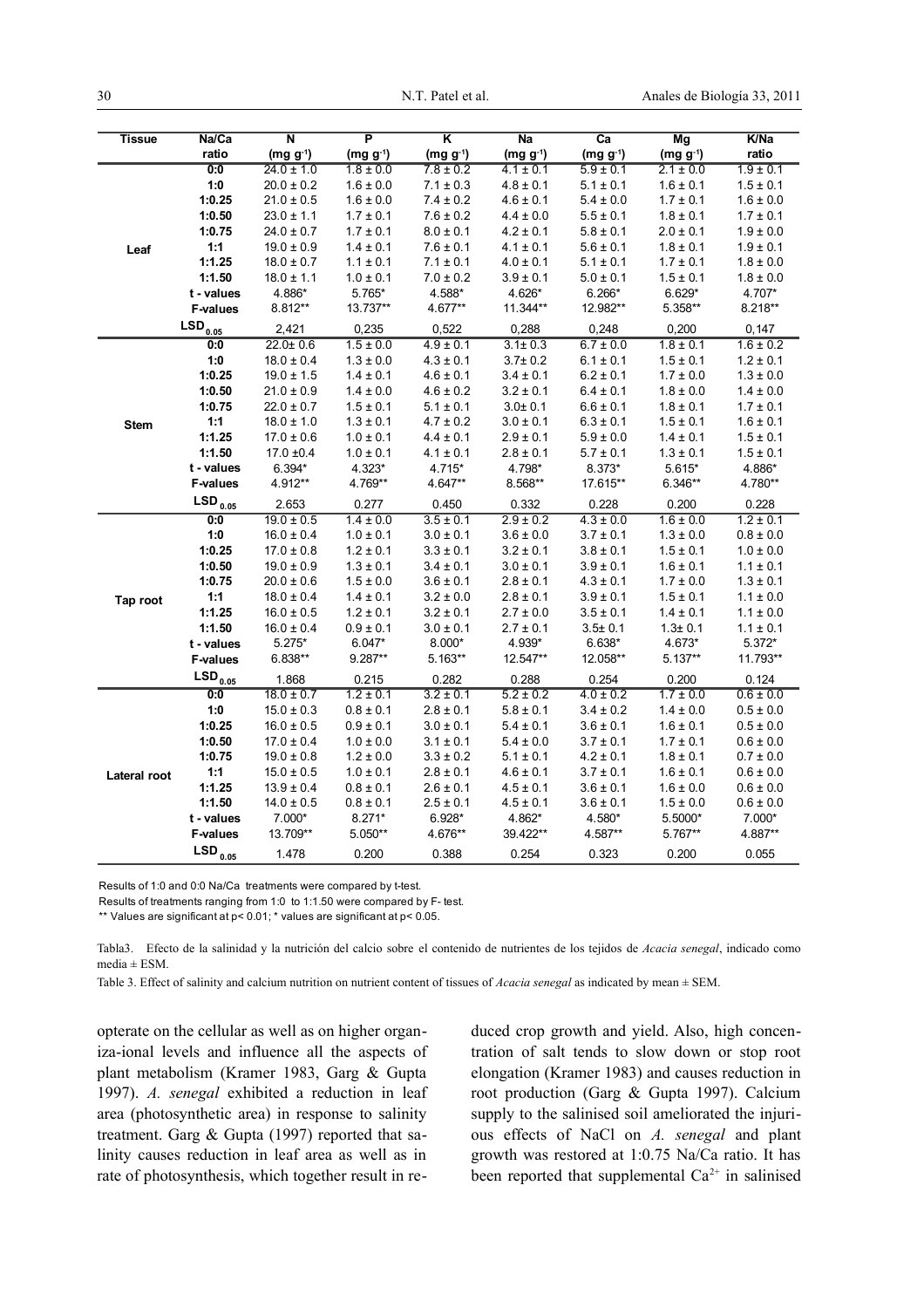growth media alleviated inhibition of root growth of barley (Shabala et al. 2003), shoot growth of *P. vulgaris* (Cachorro et al. 1994), shoot and root growth both for Salvadora oleoides (Vaghela et al. 2009). In maize plants grown with a high Na:Ca ratio, the hydraulic conductance was reduced; supplemental Ca (10 mM) improved growth by restoring hydraulic conductance back to that of the control plants (Cramer 1992).

The inhibiting effect of salinity on seedling growth was more striking in the leaves and tap roots than in lateral roots and stems. Consequently, lateral roots and stems were more resistant and leaves and tap roots were sensitive to soil salinity. Likewise, recovery of dry weight at 1:0.75 Na/Ca ratio was 101.4%, 102.7%, 102.7% and 107.5% for leaves, stems, tap roots and lateral roots, respectively. Results suggested that there was resemblance in shoot and root growth of seedlings and their root/shoot dry weight ratio did not change with salinity and calcium treatments.

In some plant species, salt tolerance is associated with accumulation of organic solutes in cytoplasm to balance the osmotic pressure of ions in the vacuoles. The compounds that accumulate most commonly are proline and glycine betaine, although other molecules can accumulate to high concentration in certain species (Hasegawa et al. 2000). Proline accumulates in the cytoplasm without having any detrimental effects on cytosolic enzymes activities (Stewart & Lee 1974). In *A. senegal*, osmotic adjustment was achieved by K<sup>+</sup> and increase in quantity of proline in tissues when water content decreased because of salinity. In addition to its conventional osmoprotective role, proline prevents NaCl-induced  $K^+$  efflux from roots and may operate as ion channel regulators (Cuin & Shabala 2005) or reactive oxygen species (ROS) scavangers (Bohnert et al. 1995). Such regulatory role does not require significant amounts of proline to be accumulated and is, therefore, of low carbon cost to the plant. Results further indicated that increase in water content and water potential of tissues with calcium treatment was related to decrease of proline content.

 In the present study, there was a significant decrease of Ca content in all the tissues with salinity treatment. As a result, Na induced Ca deficiency in tissues. It is reported that uptake of  $Ca^{2+}$ from the soil solution may decrease because of ion interaction, precipitation and increase in ionic

strength that reduce the activity of  $Ca^{2+}$  (Janzen & Chang 1987). It is found that salinity can alter  $Ca^{2+}$  uptake and transport leading to  $Ca^{2+}$  deficiency in plants (Cramer et al. 1987). Consequently, addition of Ca to salinised soil to the critical level resulted in recovery of shoot and root growth. Calcium supply exceeding the critical level again reduced the shoot and root growth. In the present study, the increased sulfate content together with chloride content caused increase in soil salinity with calcium treatment. The increased soil salinity, in other words, decreased osmotic potential might be responsible for retardation of growth at high supply of calcium.

Potassium is a major osmoticum in plant cells (Marschner 1995) and, therefore is essential for all extension growth. It is evidenced that in salt stressed roots of cotton, Na displaced membrane-associated Ca, which was believed to be primarily located at the plasma membrane (Cramer et al. 1985). In addition, NaCl-salinity displaced membrane-associated Ca on protoplasts of corn (Lynch & Lauchli 1988) and barley (Bittisnich et al. 1989), and on plasma membrane vesicles of melon (Yermiyahu et al. 1994). One consequence of the displacement of membrane-associated Ca by Na is the immediate increase of K efflux across the plasma membrane of salt-stressed cotton roots (Cramer et al. 1985). This effect may be related to the rapid depolarization of the membrane potential upon salinisation (Cramer 1997). In the present study, the increased efflux of  $K^+$ might be one of the reasons for the significant decrease of K content in tissues of *A. senegal* in response to NaCl salinity. However, recovery of K content in tissues with external calcium supply at the critical level (1:0.75 Na/Ca ratio) may be the result of repolarization of membrane. There is abundant evidence that salinity alters the ion transport and contents of plants (Cramer 1997). In general, Na uptake and concentrations increase and Ca uptake and concentrations decrease in plant cells and tissues as the external Na concentration increases (Rengel 1992, Cramer 1997). Likewise, as external Ca concentrations increase Na uptake and concentrations decrease and Ca uptake and concentrations increase. One consequence of these Na:Ca interactions is the reduction of K content in salinised plants, which can be prevented with supplemental Ca. Shabala et al. (2006) reported that supplemental Ca may prevent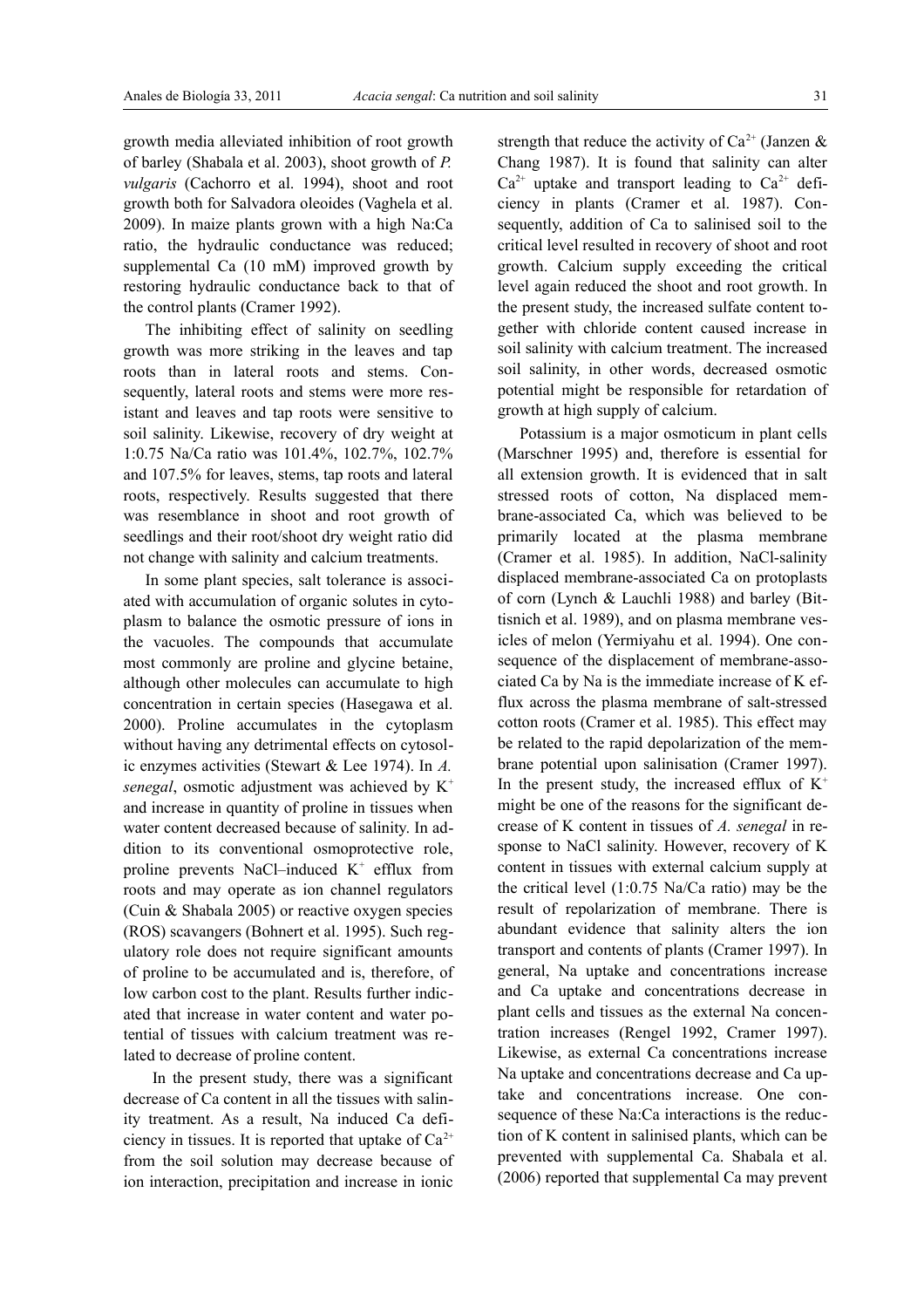K + efflux from the cell by blocking the depolariza $tion - activated$  outward – rectifying  $K^+$  channels. In addition, salinity generates reactive oxygen species (Slater et al. 2003) which activates nonselective cation channels (NSCC) inducing further K + leak (Demidchik et al. 2002). This leak is additional to one caused by membrane depolarization (Chen et al. 2007). As a result supplemental Ca may prevent such ROS – induced NSCC activation and associated K<sup>+</sup> leak. However, increase in soil salinity with high calcium supply caused a decrease in K content in tissues and it can be accounted for low osmotic potential of soil solution. Isosmotic concentrations of mannitol have similar effects as saline treatments with supplemental Ca (10mM) indicating that K efflux is affected by osmotic factors in these solutions and not associated with Na-specific displacement of membrane-associated Ca (Cramer et al. 1985).

Sodium content significantly increased in tissues of salt-stressed plants, but decreased with increase in calcium supply to saline soil. It is reported that uptake mechanisms of both K and Na are similar (Watad et al. 1991, Schroeder et al. 1994). Na<sup>+</sup> can not move through the plasma membrane lipid bilayer, but the ion is transported through both low- and high- affinity transport systems, which are necessary for  $K^+$  acquisition. As a consequence,  $Na<sup>+</sup>$  could enter the cell through high affinity  $K^+$  carriers or through the low affinity channels called nonselective cation channels. These cation channels could allow entry of large amount of Na<sup>+</sup> from a highly saline soil if not adequately regulated (Amtmann & Sanders 1999). Low affinity K uptake is not inhibited by Na but the high affinity process is restricted (Watad et al. 1991, Schroeder et al. 1994). Similarly Na toxicity in plants is correlated with two proposed Na uptake pathways (Niu et al. 1995). The K and Na profiles of *A. senegal* suggest that similar mechanism might operate in this species. It is evidenced that  $Ca^{2+}$  is an efficient blocker of nonselective cation channels, a major route for Na uptake into the cell (Demidchik & Tester 2002, Demidchik & Maathuis 2007) and, thus, may directly reduce amount of Na accumulation in plants. For *A. senegal*, external supply of calcium reduced Na content on the whole plant level. Further, high K content and low Na content in leaves, stems and tap roots tissues suggest that this plant has the characteristic for rapid transport of K to shoot tis-

sues. Intracellular  $K^+/Na^+$  homeostasis is a key component of salinity tolerance in plants (Tester & Davenport 2003). Lateral roots being salt tolerant retain a high amount of Na and inhibit its long-distance transport.

In general, salinity reduces N accumulation in plants (Feigin 1985).This is due to the fact that an increase in chloride uptake and accumulation is mostly accompanied by a decrease in shoot nitrate concentration (Torres & Bingham 1973, Garg & Gupta 1997). The interaction between salinity and P is very complex and there is no clear cut mechanistic explanation for decreased, increased or unchanged P uptake in response to salinisation in different species (Grattan & Grieve 1992). However, it is known that P concentration is related to the rate of photosynthesis, but it decreases the conversion of fixed carbon into starch (Overlach et al. 1993) and therefore decrease of P in leaves will reduce shoot growth. Besides the role of Mg in chlorophyll structure and as an enzyme cofactor, another important role of Mg in plants is in the export of photosynthates (Marschner 1995). External calcium supply reversed the effects of Na<sup>+</sup> and concentrations of N, P and Mg were restored in tissues of seedlings grown at 1:0.75 Na/Ca ratio. The high influx or low efflux of nutrients might be responsible for recovery of nutrients. The increased salinity (low osmotic potential) can be accounted for decrease of nutrients when calcium supply exceeded the critical level.

In the present study available  $Ca^{2+}$  in salinised soil with supplemental calcium at the critical level  $(1: 0.50$  and  $1: 0.75$  Na/Ca ratios) was three times higher than that in non-saline control soil. Thus, it can be suggested that available  $Ca^{2+}$  in saline soil should be maintained nearly three times higher than that in normal soil in order to ameliorate the injurious effects of NaCl on seed germination and growth of *A. senegal*.

#### **Conclusion**

Results of the present investigation show that germination and growth of *A. senegal* seedlings were dependent upon external supply of calcium up to the critical level (1:0.75 Na/Ca ratio) to the salinised soil. The beneficial effects of high  $Ca<sup>2+</sup>$  concentration are reflected in: (a) almost a complete recovery in germination percentage. From an ag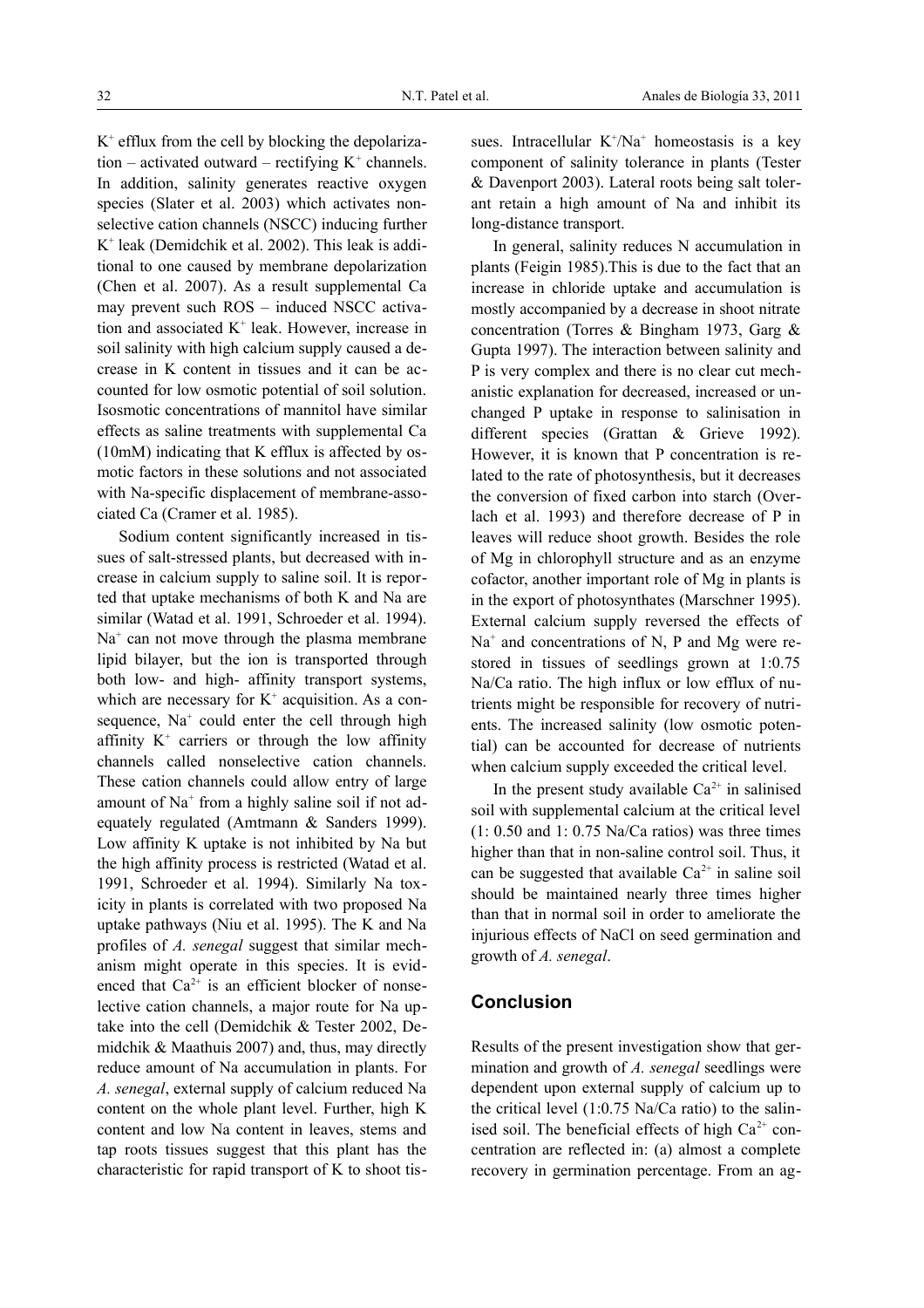ronomical point of view this result may be advantageous; (b) the negative effect of soil salinity on elongation of stems and roots, leaf area development and dry matter accumulation in tissues can be reduced by additional supply of calcium; (c) water content and water potential of leaves, stems, tap roots and lateral root tissues increased with increase in calcium to the critical level in salinised soil; (d) it seems that much of growth reduction associated with salinity is due to high  $Na<sup>+</sup>$  and low  $Ca^{2+}$  levels in tissues, thus increasing  $Ca^{2+}$  concentration reduces the uptake of  $Na<sup>+</sup>$  and increases  $Ca^{2+}$  uptake, consequently decreasing Na<sup>+</sup> toxicity; (e) a partial preservation of membrane integrity from NaCl damage takes place decreasing the efflux of  $K^+$  and probably of other mineral nutrients. Moreover, beneficial effects of calcium did not persist when external supply of this element exceeded the critical level because further calcium supply increased soil salinity.

#### **Acknowledgement**

This study was supported with funds from Departmental Special Assistance provided by the University Grants Commission, New Delhi, Government of India.

# **References**

- Amtmann A & Sanders D. 1999. Mechanisms of Na<sup>+</sup> uptake by plant cells. Advances in Botanical Research 29:76-112.
- Bates LS, Waldren RP & Teare FD 1973. Rapid determination of free proline from water stress studies. Plant and Soil 39: 205-207.
- Bittisnich D, Robinson D & Whitecross M. 1989. Plant Membrane Transport: The Current Position. In: Dainty J, Michelis de MJ, Marré E & Rasi-Caldogno F. (Eds.), Membrane-associated and intracellular free calcium levels in root cells under NaCl stress. Proceedings of the Eighth International Workshop on Plant Membrane Transport, Venice, Italy, 25-30 June 1989, Inc., New York: Elesevier Science Publishing Company, pp. 681-682.
- Bliss RD, Platt-Aloia KA & Thomson WW. 1986. Osmotic sensitivity in relation to salt sensitivity in germinating barley seeds. Plant Cell and Environment 9: 721- 725.
- Bohnert HI, Nelson DE & Jensen RG.1995. Adptation to environmental stresses. The Plant Cell 7: 1099-1111
- Cachorro P, Ortiz A & Cerda A. 1994. Implications of calcium nutrition on the response of Phaselous vulgaris L. to salinity. Plant and Soil 159: 205-212.
- Chen Z, Pottosin II, Cuin TA, Fuglsang AT, Tester M, Jha

D, Zepeda-Jazo I, Zhou M, Palmgren MG, Newman IA & Shabala S. 2007. Root plasma membrane transporters controlling K<sup>+</sup>/Na<sup>+</sup> homeostasis in saltstressed barley . Plant Physiology 145 : 1714-1725.

- Cramer GR 1992. Kinetics of maize leaf elongation. II. Response of a Na-excluding cultivar and Na-including cultivar to varying Na/Ca salinities. Journal of Experimental Botany 43: 857-864.
- Cramer GR, Epstein E & Lauchli A. 1989. Na-Ca interactions in barley seedlings: relationship to ion transport and growth. Plant Cell and Environment 12: 551-558.
- Cramer GR, Lauchli A & Polito VS. 1985. Displacement of Ca<sup>2+</sup> by Na<sup>+</sup> from the plasmalemma of root cells. A primary response to salt stress? Plant Physiology 79: 207-211.
- Cramer GR, Lynch J, Lauchli A & Epstein E. 1987. Influx of Na<sup>+</sup>, K<sup>+</sup> and Ca<sup>2+</sup> into roots of salt-stressed cotton seedlings. Effects of supplemental Ca<sup>2+</sup>. Plant Physiology 83: 510-516.
- Cramer GR. 1997. Uptake and role of ions in salt tolerance. In: Jaiwal PK, Singh RP & Gulati A. (Eds.), Strategies for Improving Salt Tolerance in Higher Plants. New Delhi: Oxford & IBH Publishing Co. Pvt. Ltd, pp. 55-86.
- Cuin TA & Shabala S.2005.Exogenously supplied compatible solutes rapidly ameliorate NaCl-induced potassium efflux from barley roots. Plant Cell Physiology 46: 1924-1933.
- Demidchik V & Maathuis FJM. 2007. Physiological roles of nonselective cation channels in plants : from salt stress to signalling and development. New Phytologist 175: 387-404.
- Demidchik V & Tester MA.2002. Sodium fluxes through nonselective cation channels in the plant plasma membrane of protoplasts from Arabidopsis roots. Plant Physiology 128: 379-387.
- Demidchik V, Bowen HC, Maathuis FJM, Shabala SN, Tester MA, White PJ & Davies JM. 2002. Arabidopsis thaliana root nonselective cation channels mediate calcium uptake and are involved in growth. Plant Journal 32: 799-808.
- Feigin A. 1985. Fertilization management of crops irrigated with saline water. Plant and Soil 89: 285-299.
- Garg BK & Gupta IC. 1997. Saline Wastelands Environment and Plant Growth. Jodhpur: Scientific Publishers, pp. 283.
- Grattan SR & Grieve CM. 1999. Salinity-mineral nutrient relation in horticultural crops. Scientia Horticulturae 78: 127-157.
- Grattan SR & Grieve CM. 1992. Mineral element acquisition and growth response of plants grown in saline environments. Agriculture, Ecosystem and Environment 38: 5-300.
- Hardikar SA & Pandey AN 2008. Growth, water status and nutrient accumulation of seedlings of Acacia senegal (L.) Willd. In response to soil salinity. Anales de Biologia 30: 17-28.
- Hasegawa PM, Bressan RA, Zhu JK & Bohnert HJ. 2000. Plant cellular and molecular responses to high salinity. Annual Review of Plant Physiology and Plant Molecular Biology 51: 463-499.